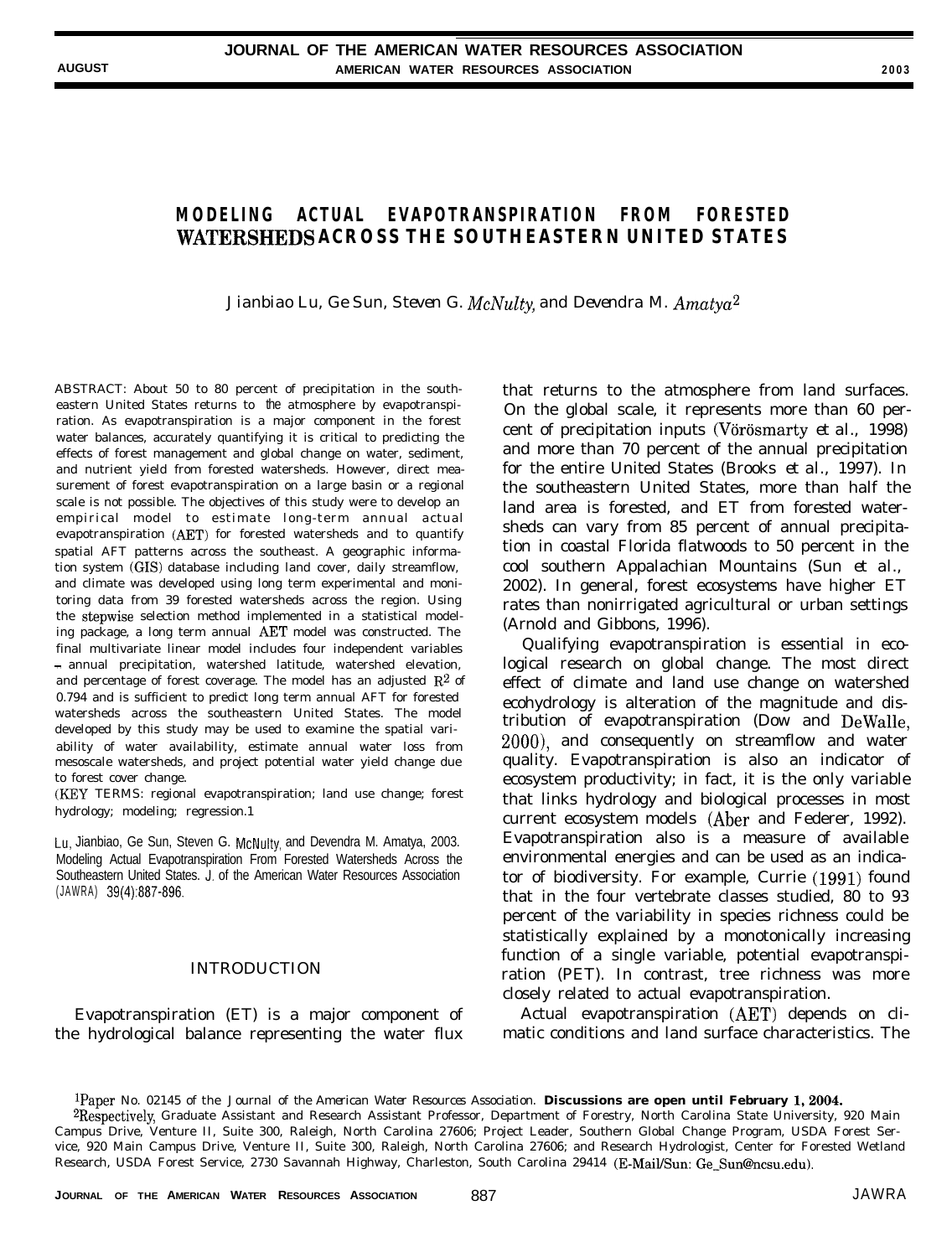key controls on forest evapotranspiration are rainfall interception, net radiation, advection, turbulent transport, leaf area, and plant available water capacity (Zhang *et al.,* 2001; Fritschen and Simpson, 1985). Direct or semidirect (scaling involved) measurements of southeastern forest transpiration at the tree and stand levels by the porometer or eddy flux methods have been reported for slash pine (Riekerk, 1985; Liu, 1996; Clark *et al., 2001*), pond cypress (Liu, 1996), melaleuca (Chin, 1998) and Appalachian upland hardwoods (Wullschleger *et al.,* 2001). However, for watershed-level ET, the most practical approach is still the water balance method that calculates ET as the difference between precipitation and runoff and change on water storage (Ewe1 and Smith, 1992; Wilson *et al.,* 2001). One way to estimate regional scale AET is by scaling up measurements at the point or small watershed scales by statistical analysis.

Evapotranspiration changes in space and time. Accurate quantification of evapotanspiration at a regional scale would better prepare us for future changes in water resources management and conservation (Saxton and Cordery, 1988; Szilagyi, 2001). The objective of this study was to develop a regression model that uses readily available data to estimate long term annual AET for forest dominated watersheds across the southeastern United States. A reliable evapotranspiration model will allow us to understand the variability of water availability and predict potential changes of water resources in the southeastern United States.

## METHODS

## *Study Sites and Database Development*

Databases for streamflow, climate, land cover, and watershed properties were compiled from 39 watersheds across the southeastern United States that had either long term forest hydrology research records or were basins gauged by the U.S. Geological Survey (USGS) with long term runoff data (Figure 1). For the large basins, we intended to select those that are dominated by forest covers. As indicated by the long term annual runoff ratio (Runoff/Precipitation) that ranges from 0.18 in Florida to 0.67 in western North Carolina, the selected watersheds cover a large spectrum of hydrologic conditions (Table 1). Among the 39 watersheds, six were small watersheds (0.25 to 29.5 km2): Bradford Forest (control watershed) in north central Florida (Riekerk, 1989; Sun et al., 1998), Carteret and Parker Tract watersheds in coastal North Carolina (Amatya and Skaggs, 2001; Amatya *et al.,* 2002), Walker Branch watershed in Tennessee (Johnson and Hook, 1989), Coles Forks watershed in the Robinson Experimental Forest, Kentucky (Arthur *et al.,* 1998; R. Kolka, University of Kentucky, unpublished data), and Santee Experimental Forest (watershed 80) in coastal eastern South Carolina (Sun *et al.,* 2000). Both Walker Branch and Coles Forks watersheds are located *on* uplands of the Appalachian Mountains. Other USGS gauged watersheds (200 to  $8.213 \text{ km}^2$ ) include 12 in North Carolina that



Figure 1. Watershed Location and Actual Evapotranspiration Estimated by the Water Balance Across the Southeastern U.S. (numbers represent watershed IDS).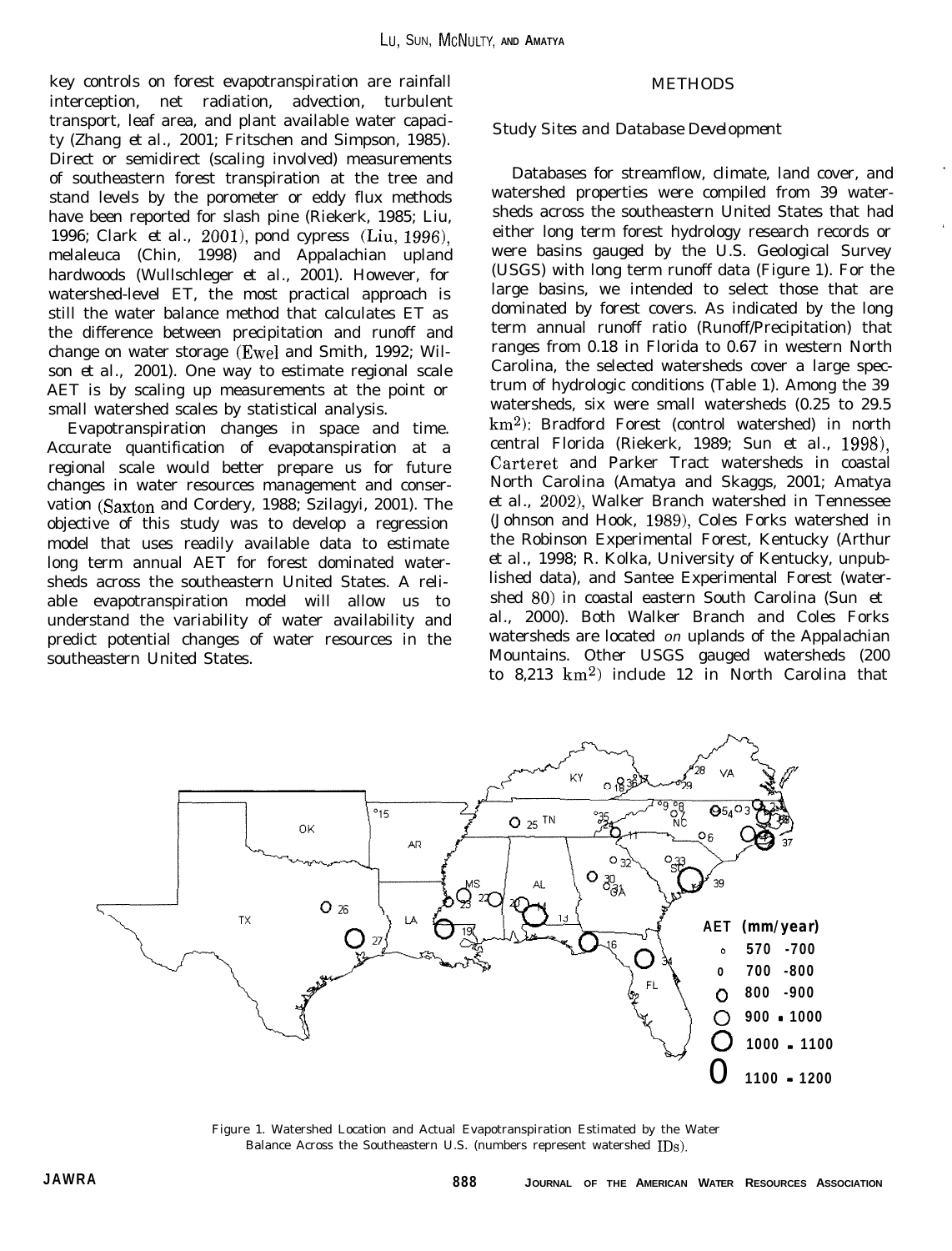|                                                                                 |  |  | TABLE 1. Physical and Hydrometeorology Characteristics of Watersheds Across the Southeastern U.S. |  |
|---------------------------------------------------------------------------------|--|--|---------------------------------------------------------------------------------------------------|--|
| Three watersheds (ID 10, 12, 21) were eliminated as outliers from the database. |  |  |                                                                                                   |  |

| Watershed<br>ID   | Watershed                     | Area<br>(km <sup>2</sup> ) | <b>Forest</b><br>Cover<br>$(\textbf{percent})$ (m) | <b>Elevation</b> | No. of<br>Years of<br><b>Hydrology</b><br>Data | Avg.<br>Temp.<br>(°C) | Rainfall<br>(mm/yr) | <b>Runoff</b><br>(mm/yr) | <b>Runoff</b> /<br>Rainfall<br>Ratio |
|-------------------|-------------------------------|----------------------------|----------------------------------------------------|------------------|------------------------------------------------|-----------------------|---------------------|--------------------------|--------------------------------------|
| $\mathbf{1}$      | Trent River, N. Carolina      | 435.12                     | 71.6                                               | 30               | 29                                             | 11.73                 | 1,321               | 398                      | 0.30                                 |
| $\boldsymbol{2}$  | Potecasi Creek, N. Carolina   | 582.75                     | 65.2                                               | 24               | $30\,$                                         | 14.17                 | 1,151               | 350                      | 0.30                                 |
| 3                 | Fishing Creek, N. Carolina    | 458.43                     | 82.3                                               | 47               | $30\,$                                         | 15.43                 | 1,123               | 324                      | 0.29                                 |
| 4                 | Eno River, N. Carolina        | 365.19                     | 72.8                                               | 193              | 27                                             | 14.64                 | 1,213               | 317                      | 0.26                                 |
| 5                 | Flat River, N. Carolina       | 385.91                     | 69.1                                               | 135              | 30                                             | 14.27                 | 1,122               | 331                      | 0.29                                 |
| 6                 | Drown. Creek, N. Carolina     | 473.97                     | 74.4                                               | 149              | $30\,$                                         | 12.32                 | 1,183               | 480                      | 0.41                                 |
| 7                 | Hunting Creek, N. Carolina    | 401.45                     | 68.2                                               | 322              | $30\,$                                         | 15.24                 | 1,188               | 476                      | 0.40                                 |
| 8                 | Fisher River, N. Carolina '   | 331.52                     | 74.6                                               | 322              | $30\,$                                         | 14.56                 | 1,159               | 502                      | 0.43                                 |
| 9                 | New River, N. Carolina        | 530.95                     | 79.6                                               | 955              | $2\,9$                                         | 15.65                 | 1,441               | 755                      | 0.52                                 |
| 11                | Little Tennessee, N. Carolina | 362.60                     | 89.9                                               | 897              | $30\,$                                         | 10.05                 | 1,825               | 971                      | 0.53                                 |
| 13                | AL03140303                    | 455.84                     | 84.8                                               | 109              | 16                                             | 18.90                 | 1,628               | 516                      | $0.32\,$                             |
| 14                | AL03150203                    | 253.82                     | 74.1                                               | 70               | $30\,$                                         | 17.90                 | 1,486               | 486                      | 0.33                                 |
| 15                | AR11010001                    | 1,036.00                   | 62.0                                               | 432              | $27\,$                                         | 13.97                 | 1,124               | 480                      | 0.43                                 |
| 16                | FL03120003                    | 264.18                     | 68.8                                               | 41               | $26\,$                                         | 19.12                 | 1,665               | 637                      | 0.38                                 |
| 17                | KY05070203                    | 533.54                     | 97.0                                               | 312              | $30\,$                                         | 11.77                 | 1,076               | 412                      | 0.38                                 |
| 18                | KY05100203                    | 1869.98                    | 97.1                                               | 358              | $30\,$                                         | 12.55                 | 1,235               | 521                      | 0.42                                 |
| 19                | LAO8070202                    | 375.55                     | 63.0                                               | 56               | 30                                             | 18.64                 | 1,617               | 575                      | 0.36                                 |
| $20\,$            | MS03170002                    | 2,377.62                   | 81.8                                               | 99               | $30\,$                                         | 17.37                 | 1,427               | 505                      | 0.35                                 |
| $22\,$            | MS03180002                    | 8,212.89                   | 66.2                                               | 110              | 30                                             | 17.82                 | 1,458               | 506                      | 0.35                                 |
| 23                | MS08060203                    | 1,693.86                   | 72.5                                               | 83               | $2\,9$                                         | 18.64                 | 1,338               | 478                      | 0.36                                 |
| 24                | TN06010204                    | 5,146.33                   | 83.6                                               | 576              | $30\,$                                         | 13.55                 | 1,517               | 832                      | 0.55                                 |
| 25                | TN06040004                    | 1,157.73                   | 78.5                                               | 238              | $30\,$                                         | 13.93                 | 1,485               | 616                      | 0.41                                 |
| 26                | TX12030201                    | 367.78                     | 45.0                                               | 112              | $22\,$                                         | 18.63                 | 1,051               | 200                      | 0.19                                 |
| 27                | TX12040103                    | 841.75                     | 73.6                                               | 62               | 30                                             | 20.32                 | 1,263               | 259                      | 0.21                                 |
| $\rm 28$          | VA02080201                    | 852.11                     | 87.1                                               | 633              | 30                                             | 10.93                 | 1,069               | 418                      | 0.39                                 |
| $\boldsymbol{29}$ | VA05050002                    | 577.57                     | 78.7                                               | 760              | 30                                             | 10.42                 | 1,053               | 480                      | 0.46                                 |
| 30                | GA03130005                    | 704.48                     | 74.9                                               | 213              | 30                                             | 16.21                 | 1,306               | 469                      | 0.36                                 |
| 31                | GA03070103                    | 471.38                     | 72.5                                               | 205              | 30                                             | 18.12                 | 1,134               | 364                      | 0.32                                 |
| 32                | GA03070101                    | 1,015.28                   | 66.8                                               | 270              | 30                                             | 16.47                 | 1,263               | 493                      | 0.39                                 |
| $33\,$            | SC03050110                    | 155.40                     | 66.9                                               | 72               | 24                                             | 18.39                 | 1,197               | 435                      | $0.36\,$                             |
| 34                | Bradford, Florida             | 1.40                       | 100                                                | 44               | 13                                             | 20.88                 | 1,241               | 226                      | 0.18                                 |
| 35                | Walker Branch, Tennessee      | 1.01                       | 100                                                | 308              | 22                                             | 13.88                 | 1,331               | 660                      | 0.50                                 |
| 36                | Coles Fork, Kentucky          | 16.60                      | 100                                                | 378              | 18                                             | 11.65                 | 1,155               | 377                      | 0.33                                 |
| 37                | Carteret, N. Carolina         | 0.25                       | 100                                                | 3                | 13                                             | 16.29                 | 1,539               | 520                      | 0.34                                 |
| 38                | Parker, N. Carolina           | 29.50                      | 100                                                | 6                | $\sqrt{5}$                                     | 15.03                 | 1,249               | 288                      | 0.23                                 |
| 39                | Santee-80, N. Carolina        | 1.50                       | 100                                                | 7                | $\mathbf{5}$                                   | 18.13                 | 1,382               | 246                      | 0.18                                 |

represent three topographic regions (costal plains, 12, 21) were found to be outliers where precipitation Piedmont, and mountains), 17 studied by Liang *et al.* measurements were suspected of having significant (2002), and four supplemental watersheds in South errors (mismatch between weather station and water-(2002), and four supplemental watersheds in South errors (mismatch between weather station and water-<br>Carolina and Georgia. external water-shed) or that did not meet our criteria for land compo-

found in Lu  $(2002)$ . Three watersheds (watersheds 10,

shed) or that did not meet our criteria for land compo-Detailed procedures on database development are sitions. Therefore, only 36 watersheds were used for und in Lu (2002). Three watersheds (watersheds 10, final statistical analyses (Table 1).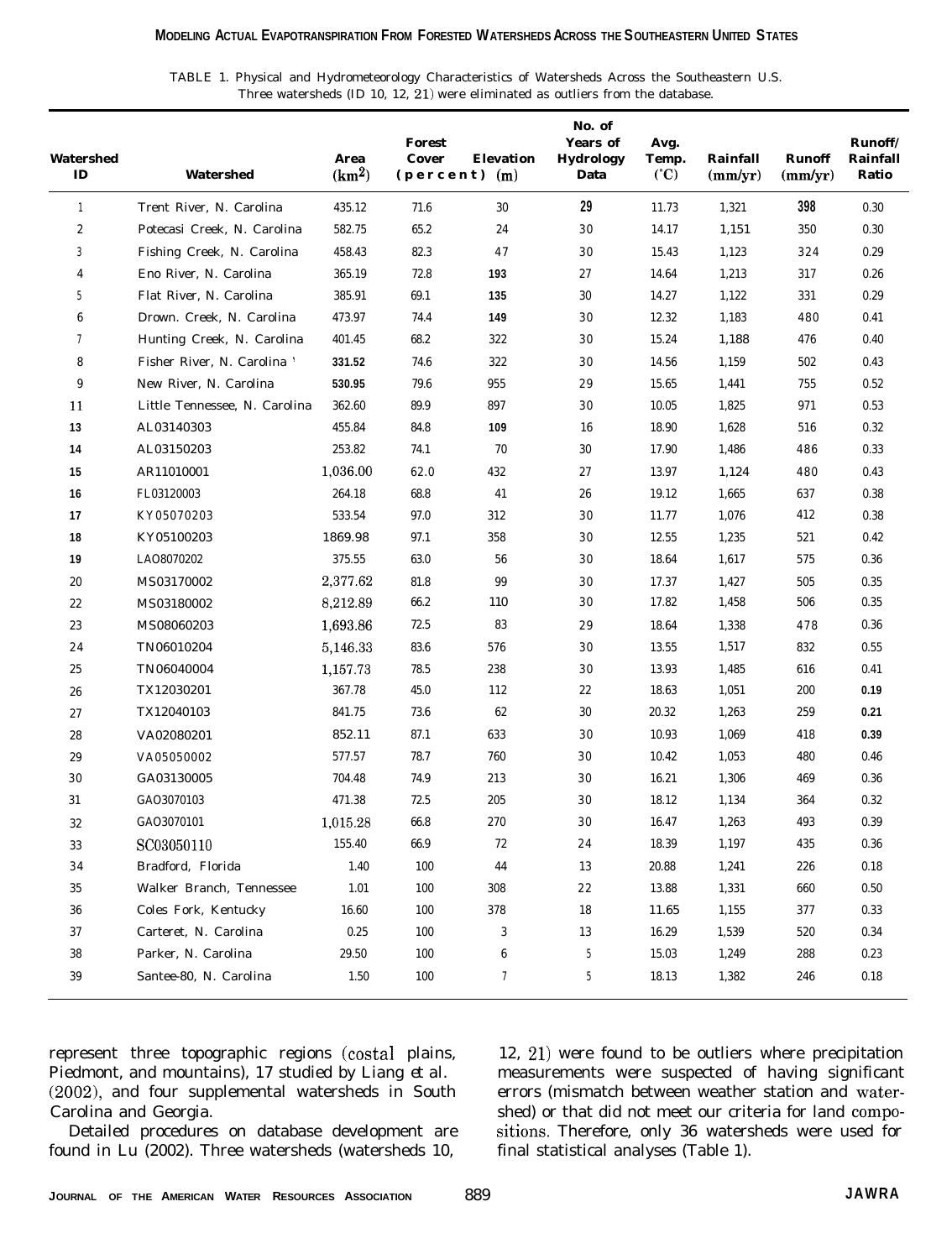The following watershed characteristic and meteorological variables were acquired or derived from historic hydrometeorlogic records: (1) watershed location (latitude, longitude) and elevation; (2) percentage of five land cover types, including deciduous forests, conifer forests, water body, crop grass, and other; (3) annual precipitation  $(P)$  and annual streamflow  $(Q)$ ; and  $(4)$  monthly mean air temperature  $(T)$ , maximum temperature  $(T_{\text{max}})$ , minimum temperature  $(T_{\text{min}})$ relative humidity (RH), solar radiation  $(R_{s})$ , extraterrestrial solar radiation  $(R_a)$ , and net radiation  $(R_n)$ . Land cover types were derived from the 1992 National Land Cover Data set (Vogelmann *et al., 2001).* Watershed boundaries for the USGS watersheds were derived from the Digital Elevation Model (DEM) using GIS, and then the boundaries were used to derive land cover percentages. Since net radiation  $(R_n)$  is not available for any of the selected sites, this variable was derived empirically from solar radiation (Castellvi *et al.,* 2001).

"Measured" annual watershed scale AET values were estimated by the water balance equation, assuming change in water storage is negligible (Church et al., 1995; Zhang, *et al.,* 2001). On the long term annual basis, AET for each site was simplified as the difference between precipitation and runoff.

# *ALZT Model Building*

Since AET is highly correlated to PET and often is a fraction of it (Federer et al., 1996), we considered PET that was estimated by six methods as independent variables. The six PET methods are three temperature based methods, Thornthwaite (Thornthwaite and Mather, 1955, uncorrected), Hamon (1963), and Hargreaves-Samani (1985), and three radiation-based methods, Turc (1961), Makkink (1957), and Priestley and Taylor (1972). We conducted a comparison study to identify preferred PET methods using the same watershed hydrology datasets (Lu, 2002). We found that these six PET methods gave significantly different PET values and thus care must be taken when using a particular method, especially temperature based models that tend to yield higher (Hargreaves-Samani) or lower (Thornthwaite) annual estimates than others. We concluded that the Priestley and Taylor, Turc, and Hamon methods had the highest potential for regional applications in the southeastern United States (Lu, 2002).

Twenty-three variables were initially used for building the model (Table 2). A linear relationship is assumed between the dependent variable (AET) and the independent variables. Multiple linear regression analysis was used to fit one line to the observed data. The goal is to develop a model to predict AFT in terms

of least squares (Rawlings *et al., 1998).* The SAS 8.2 (SAS Institute Inc., 2001) was used as a tool to derive the model using the stepwise selection and R squared methods.

The stepwise selection method has two criteria: one for variables to enter the model and the other for variables to stay in the model. The variable selection process terminates when all variables in the model meet the criterion to stay and no variables outside the model meet the criterion to enter.

The R squared method was also used to assist selecting the best independent variables. This method can compute all possible regressions; in other words, it considers all possible combinations of independent variables. For each particular number of variables in the model, the five best subset regressions are selected by  $\mathbb{R}^2$ , which is defined as the ratio of the regression sum of squares to the total sum of squares and which is used as a standard to measure the dependent variable variation associated with the independent variables.

# *Regression Diagnostics*

"Regression diagnostics" refers to the general class of techniques for detecting problems in regression raised either by the model or the data set. In this study, rigorous regression diagnostics composed of residual analysis, influence statistics, and collinearity diagnostics were conducted after model building (Rawlings *et al.,* 1998). Residual analysis, or analysis of some transformation of the residuals, is very useful for detecting inadequacies in the model or problems in the data. The purpose of influence statistics is to detect influential points that have negative effects on the regression results and cannot be detected by residual analysis. In this study, Cook's D (Rawlings et *al.,* 1998) was used to determine influential points. Cook's D is a combined measure of the impact of influential point on all regression coefficients. Collinearity diagnostics serves to detect collinearity among the independent variables in the regression model. The presence of collinearity implies that there are nearredundancies among the independent variables. The impact of the collinearity on least squares is very serious if primary interest is in the regression coefficients per se or if the purpose is to identify "important" variables in the process. The estimates of the regression coefficients can differ greatly from the parameters they are estimating, even to the point of having incorrect signs. Condition index was used to detect collinearity in this study. These three model diagnostics ensure that the regression model gives unbiased estimation when applied in the region.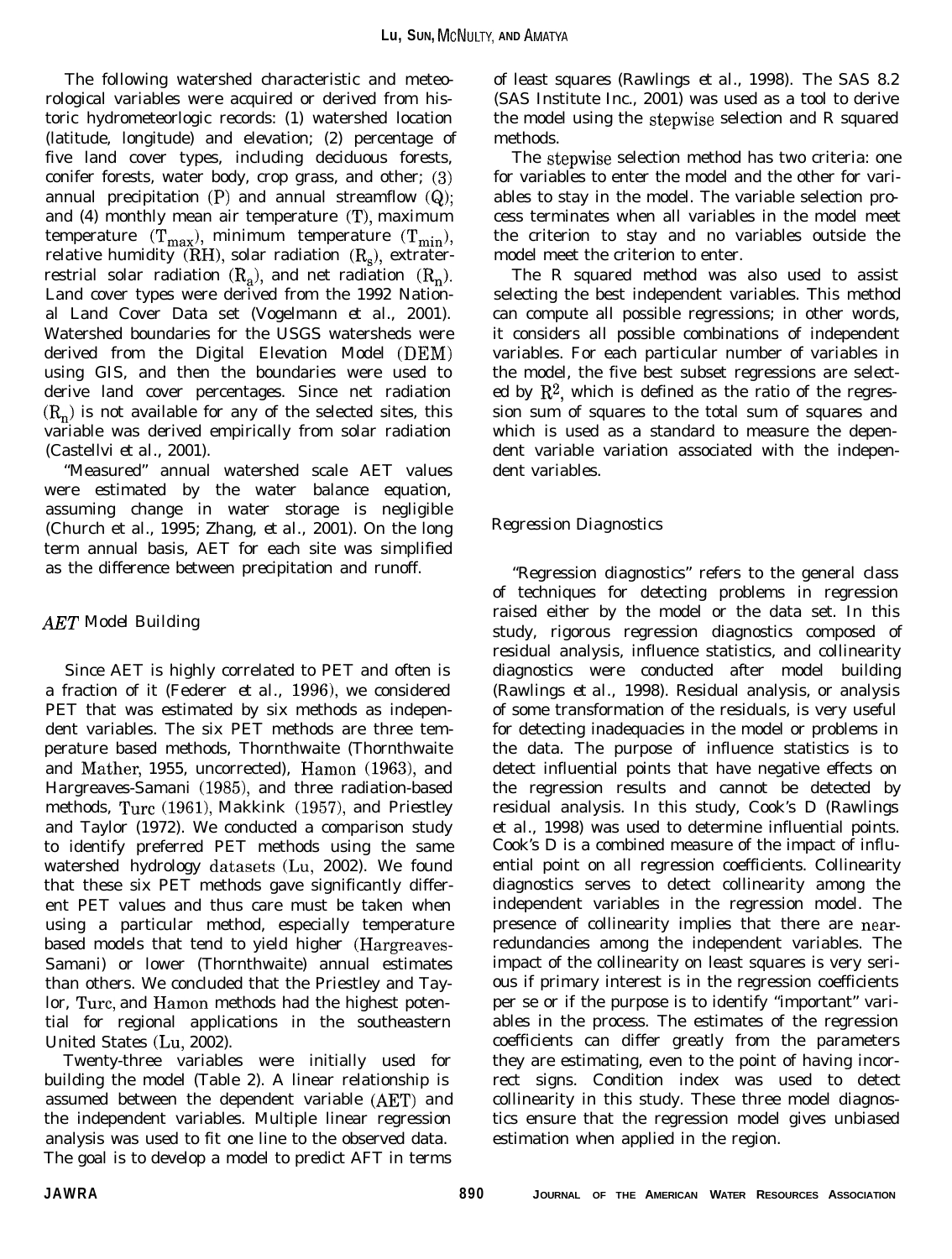| <b>Variable</b> | <b>Description</b>                                                             |
|-----------------|--------------------------------------------------------------------------------|
| Rainfall        | Long Term Mean Annual Precipitation (mm)                                       |
| Temp            | Long Term Mean Daily Temperature (°C)                                          |
| $R_{\rm s}$     | Long Term Mean Daily Solar Radiation (MJ/m <sup>2</sup> /day)                  |
| RH              | Long Term Mean Daily Relative Humidity (percentage)                            |
| $R_n$           | Long Term Mean Daily Net Radiation $(MJ/m^2/day)$                              |
| $R_{a}$         | Long Term Mean Daily Extraterrestrial Solar Radiation (MJ/m <sup>2</sup> /day) |
| $T_{max}$       | Long Term Mean Daily Maximum Temperature $(°C)$                                |
| $T_{\rm min}$   | Long Term Mean Daily Minimum Temperature (°C)                                  |
| Thorn           | Long Term Mean Annual PET Estimated by the Thornthwaite Method (mm)            |
| Hamon           | Long Term Mean Annual PET Estimated by the Hamon Method (mm)                   |
| Turc            | Long Term Mean Annual PET Estimated by the Turc Method (mm)                    |
| PT              | Long Term Mean Annual PET Estimated by the Priestley-Taylor Method (mm)        |
| Makk            | Long Term Mean Annual PET Estimated by the Makkink Method (mm)                 |
| <b>HS</b>       | Long Term Mean Annual PET Estimated by the Hargreaves-Samani Method (mm)       |
| Latitude        | Watershed Latitude by the Stream Gauging Station (degree)                      |
| Longitude       | Watershed Longitude by the Stream Gauging Station (degree)                     |
| Elevation       | Mean Watershed Elevation (m)                                                   |
| Deciduous       | Long Term Percentage of Watershed Covered by Deciduous Forests                 |
| Conifer         | Long Term Percentage of Watershed Covered by Conifer Forests                   |
| Water           | Long Term Percentage of Watershed Covered by the Water Body                    |
| Crop, Grass     | Long Term Percentage of Watershed Covered by the Crop or the Grass             |
| Others          | Long Term Percentage of Watershed Covered by Others                            |
| Forest          | Long Term Percentage of Watershed Covered by Forests                           |

#### TABLE 2. Variables Used in the AET Model Building.

## *Regional AET Distribution*

Long term annual AET calculated by the watershed water balance method  $(AET = precipitation$ streamflow) varies greatly in the southeastern United States, ranging from less than 600 mm in Virginia uplands (Watershed ID 29) to greater than 1,100 mm in coastal Alabama (Watershed ID 13) and South Carolina (Watershed ID 39) (see Figure 1 and Table 3). It appears that both atmospheric demands represented by PET and water availability indicated by rainfall amount play dominant roles in water loss from southeastern ecosystems. For example, the watershed in Texas (Watershed ID 26) received moderate precipitation (1,051 mm) but a high Priestley-Taylor PET  $(> 1,200$  mm), while the AET was much higher  $(851)$ mm) than at a Kentucky site (ID 17;  $AET = 666$  mm) that received similar precipitation (1,076 mm) but was much cooler (PET < 900 mm). For a similar reason, there is an obvious AET gradient from the

RESULTS coastal plains to the Appalachians in North Carolina (Figure 1).

## *The AET Regression Model*

At a significance level of 0.25 for both entry and stay level, out of 23 variables only rainfall, latitude, elevation, conifer, and water were included in the regression model (Table 4) by the stepwise selection method. The R squared method confirmed that it was the best subset model among those that include five independent variables. It is interesting to note that extraterrestrial solar radiation  $(R_a)$  and relative humidity (RH) immediately entered the model as the first two sets of variables but eventually were removed from the final model after rainfall and latitude were introduced (Table 4). However, we found a negative coefficient for the water variable. The negative sign of water suggests that more water bodies will result in lower AET; thus the model is contrary to the hydrological principle. Therefore, the water variable was eliminated from the variable list, and we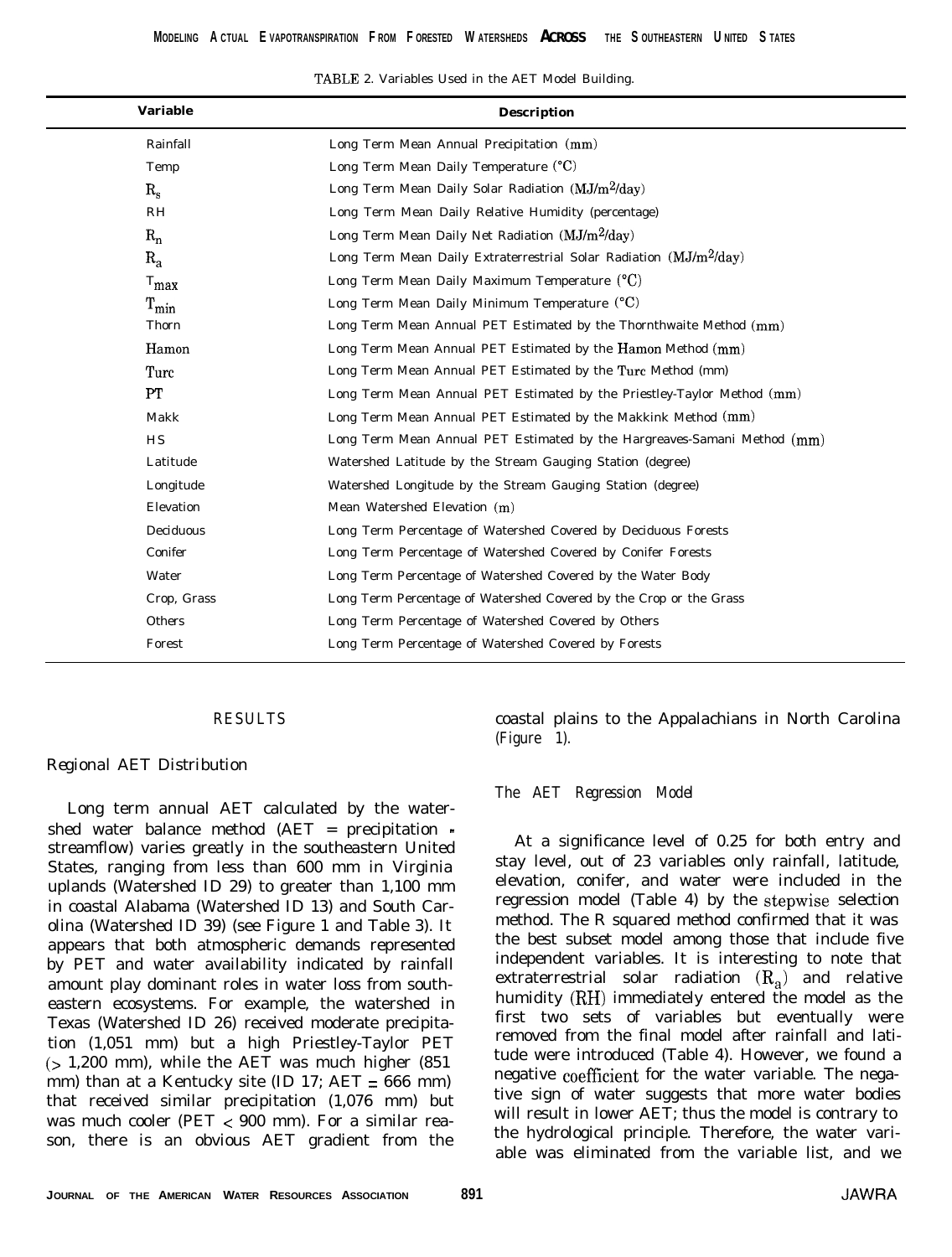## **Lu, SUN, MCNULTY, AND AMATYA**

| TABLE 3. Residual Analysis, Influence Statistics, and Collinearity Diagnostics for the AET Model. |  |  |
|---------------------------------------------------------------------------------------------------|--|--|
|---------------------------------------------------------------------------------------------------|--|--|

| Watershed<br>$\mathbf{ID}$ | <b>AET</b><br><b>Data</b><br>(mm/yr) | Predicted<br><b>AET</b><br>(mm/yr) | <b>Residuals</b><br>(mm/yr) | <b>R</b> Student | <b>Student</b> | Cook's<br>$\mathbf D$ |
|----------------------------|--------------------------------------|------------------------------------|-----------------------------|------------------|----------------|-----------------------|
| $\pmb{2}$ 5                | 869                                  | 866                                | $\bf{3}$                    | 0.05             | 0.05           | 0.00006               |
| $\boldsymbol{3}$           | 798                                  | 804                                | $\cdot$ 6                   | $-0.09$          | $-0.09$        | 0.00017               |
| $\pmb{7}$                  | 712                                  | 721                                | $\cdot$ 9                   | $-0.14$          | $-0.14$        | 0.00029               |
| 22                         | 953                                  | 941                                | 13                          | 0.18             | 0.19           | 0.00063               |
| 19                         | 1,042                                | 1,034                              | $\boldsymbol{8}$            | 0.13             | 0.13           | 0.00069               |
| 14                         | 999                                  | 985                                | 14                          | 0.22             | 0.22           | 0.00077               |
| 15                         | 643                                  | 655                                | $-12$                       | $-0.18$          | $-0.19$        | 0.00094               |
| 37                         | 1,019                                | 1,010                              | 9                           | 0.14             | 0.14           | 0.00107               |
| 30                         | 837                                  | 863                                | $-26$                       | $-0.39$          | $-0.39$        | 0.00128               |
| $\sqrt{3}$ 2               | 771                                  | 802                                | $-31$                       | $-0.48$          | $-0.49$        | 0.00273               |
| 34                         | 1,015                                | 1,022                              | $\cdot$ 7                   | $-0.14$          | $-0.14$        | 0.00357               |
| 2                          | 801                                  | 782                                | 19                          | 0.31             | 0.31           | 0.00392               |
| $\pmb{2}$ $\pmb{0}$        | 922                                  | 969                                | $-47$                       | $-0.72$          | $-0.73$        | 0.00682               |
| $\overline{5}$             | 791                                  | 753                                | $\bf 3 \, \bf 8$            | 0.61             | 0.61           | 0.00781               |
| $18$                       | 714                                  | 756                                | $-42$                       | $-0.65$          | $-0.66$        | 0.00957               |
| $\boldsymbol{8}$           | 657                                  | 717                                | $-60$                       | $-0.92$          | $-0.93$        | 0.01054               |
| $2\,9$                     | 573                                  | 545                                | 28                          | 0.46             | 0.47           | 0.01230               |
| 31                         | 770                                  | 817                                | $-47$                       | $-0.73$          | $-0.74$        | 0.01343               |
| $\overline{1}$             | 923                                  | 874                                | 49                          | 0.77             | 0.78           | 0.01376               |
| 23                         | 859                                  | 930                                | $-71$                       | $-1.09$          | $-1.09$        | 0.01493               |
| 17                         | 664                                  | 711                                | $-47$                       | $-0.76$          | $-0.76$        | 0.01824               |
| $\bf 3 \, 3$               | 761                                  | 837                                | $-76$                       | $-1.18$          | $-1.17$        | 0.01909               |
| $\bf 36$                   | 778                                  | 726                                | $\sqrt{5}$ 2                | 0.84             | 0.84           | 0.02107               |
| $\bf{6}$                   | 703                                  | 802                                | $-99$                       | $-1.55$          | $-1.51$        | 0.02255               |
| 13                         | 1,113                                | 1,052                              | 61                          | 0.97             | 0.97           | 0.02664               |
| 16                         | 1,029                                | 1,078                              | $-49$                       | $-0.81$          | $-0.81$        | 0.02738               |
| 27                         | 1,004                                | 952                                | 52                          | 0.84             | 0.84           | 0.02771               |
| 28                         | 651                                  | 588                                | 63                          | 1.02             | 1.02           | 0.03770               |
| ${\bf 38}$                 | 961                                  | 898                                | $\bf 63$                    | 1.03             | 1.03           | 0.04002               |
| $\boldsymbol{4}$           | 896                                  | 774                                | 122                         | 1.98             | 1.89           | 0.05197               |
| 24                         | 684                                  | 789                                | $-105$                      | $-1.70$          | $-1.65$        | 0.07022               |
| $\boldsymbol{9}$           | 687                                  | 631                                | 56                          | 0.99             | 0.99           | 0.07747               |
| 11                         | 854                                  | 814                                | 40                          | 0.79             | 0.80           | 0.09000               |
| 26                         | 851                                  | 783                                | $\bf 68$                    | 1.20             | 1.19           | 0.10692               |
| 35                         | 672                                  | 833                                | $-161$                      | $-2.80$          | $-2.53$        | 0.13875               |
| $39\,$                     | 1,135                                | 1,000                              | 135                         | 2.33             | 2.18           | 0.15942               |

rebuilt the model by using the same procedures with 22 variables. Consequently, the stepwise selection method identified  $R_a$ , rainfall, elevation, and forest (Table 5) as the most significant independent variables. The R squared method also suggested that these four variables were the best variable combination for building the regression model ( $\mathbb{R}^2 = 0.818$ ). However, we found that the second best model ( $\mathbb{R}^2$  = 0.817) with four variables, including latitude, rainfall, elevation, and forest, was equally acceptable for the regression model. Furthermore, from the point of view of regional data availability, latitude is much easier to

obtain than extraterrestrial solar radiation  $(R_a)$ , so we chose the second set of variables as a finalist (Equation 1).

The multivariate linear regression equation takes the following form.

 $ET = 1098.786 + 0.309$  Rainfall  $\cdot$  0.289 Elevation

- 21.840 Latitude + 1.96 Forest (1)

where ET is the long term mean annual evapotranspiration of the watershed (mm); rainfall is the long term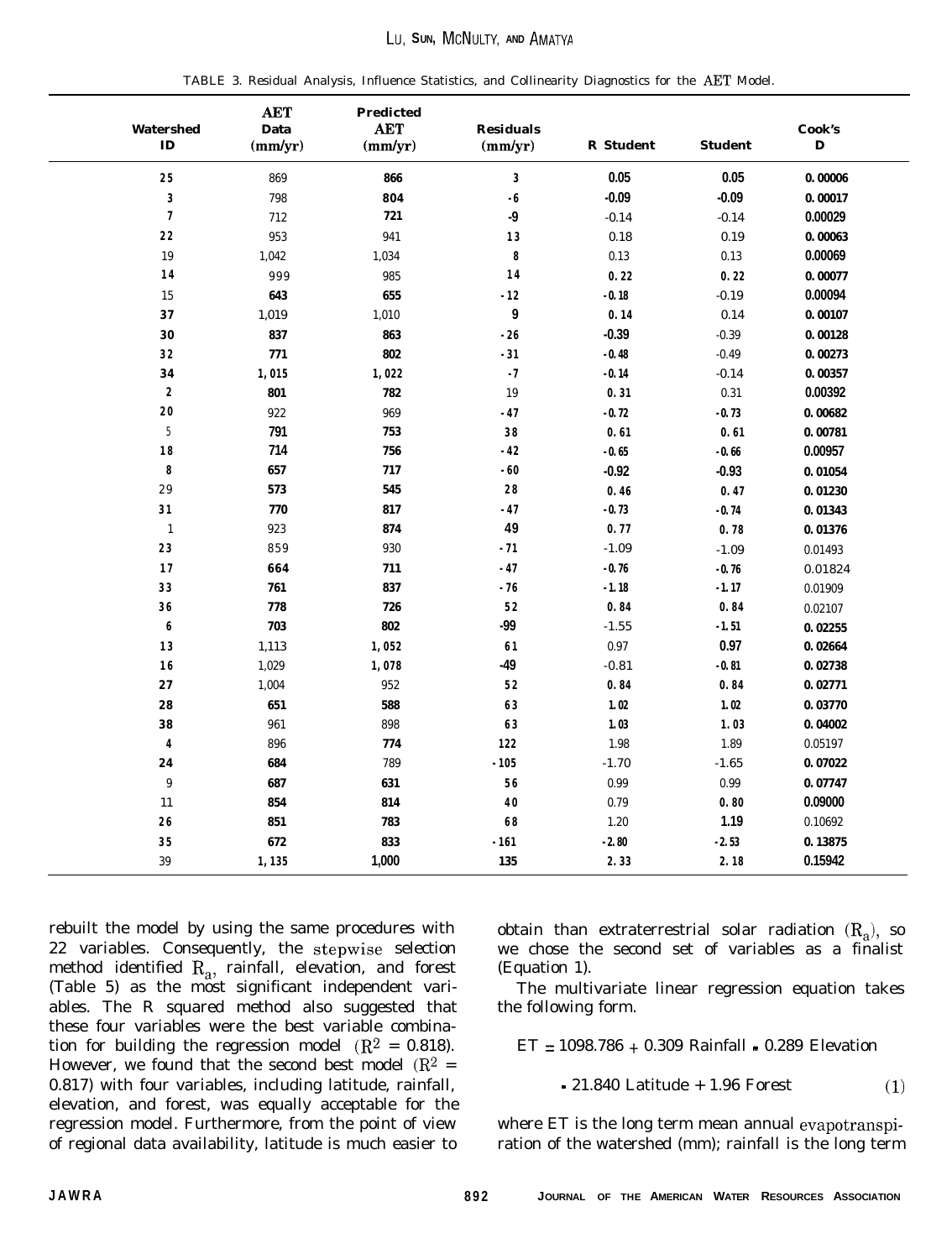| <b>Step</b>  | <b>Variable</b><br><b>Entered</b> | <b>Variable</b><br><b>Removed</b> | <b>Variable</b><br><b>Number</b> | <b>Partial</b><br>$\mathbf{R}^2$ | Model<br>$\mathbf{R}^2$ | Mallows'<br>$C_n$ | <b>F</b> Value | Pr > F   |
|--------------|-----------------------------------|-----------------------------------|----------------------------------|----------------------------------|-------------------------|-------------------|----------------|----------|
|              | $R_{a}$                           |                                   |                                  | 0.55                             | 0.55                    | 45.71             | 42.25          | < 0.0001 |
| 2            | RH                                |                                   | $\boldsymbol{2}$                 | 0.12                             | 0.67                    | 26.83             | 11.54          | 0.002    |
| $\bf{3}$     | Elevation                         |                                   | $\bf{3}$                         | 0.04                             | 0.71                    | 21.80             | 4.52           | 0.041    |
| 4            | Rainfall                          |                                   | 4                                | 0.09                             | 0.80                    | 8.44              | 13.82          | 0.001    |
| $\mathbf{5}$ | Water                             |                                   | $\mathbf{5}$                     | 0.03                             | 0.83                    | 4.68              | 6.03           | 0.020    |
| 6            |                                   | RH                                | $\overline{\mathbf{4}}$          | 0.005                            | 0.83                    | 3.56              | 0.93           | 0.344    |
| 7            | Conifer                           |                                   | 5                                | 0.01                             | 0.84                    | 3.80              | 1.90           | 0.178    |
| 8            | Latitude                          |                                   | 6                                | 0.01                             | 0.85                    | 3.85              | 2.18           | 0.150    |
| 9            |                                   | $R_{a}$                           | 5                                | 0.004                            | 0.85                    | 2.61              | 1.09           | 0.364    |

TABLE 4. Summary of the Stepwise Selection Process for Building the AET Model With the Water Variable.

TABLE 5. Summary of the Stepwise Selection Process for Building the AET Model Without the Water Variable.

| <b>Step</b> | <b>Variable</b><br><b>Entered</b> | <b>Variable</b><br><b>Removed</b> | <b>Variable</b><br><b>Number</b> | <b>Partial</b><br>$\mathbb{R}^2$ | Model<br>$\mathbf{R}^2$ | Mallows'<br>$C_p$ | <b>F</b> Value | Pr > F   |
|-------------|-----------------------------------|-----------------------------------|----------------------------------|----------------------------------|-------------------------|-------------------|----------------|----------|
|             | $R_{a}$                           |                                   |                                  | 0.55                             | 0.55                    | 33.31             | 42.25          | < 0.0001 |
| 2           | R <sub>H</sub>                    |                                   | 2                                | 0.12                             | 0.67                    | 18.38             | 11.54          | 0.002    |
| 3           | Elevation                         |                                   | 3                                | 0.04                             | 0.71                    | 14.4              | 4.52           | 0.041    |
| 4           | Rainfall                          |                                   | 4                                | 0.09                             | 0.80                    | 3.33              | 13.82          | 0.001    |
| 5           | Forest                            |                                   |                                  | 0.02                             | 0.82                    | 2.62              | 3.05           | 0.09     |
| 6           |                                   | RH                                |                                  | 0.0004                           | 0.82                    | 0.69              | 0.07           | 0.79     |

mean annual precipitation of the watershed (mm); latitude is the watershed latitude at the outlet, (degree); elevation is the mean watershed elevation  $(m)$ ; and forest is the percentage of watershed covered by forests multiplied by 100.

The model is highly significant with all the independent variables at the  $a = 0.05$  significance level.

### *Regression Diagnostics*

Residuals ranging from 161 mm/yr to 135 mm/yr for the AET regression model scatter randomly above and below the zero line (Figure 2). The large residuals occurred for watershed ID 4, 35, and 39 (Table 3). The largest absolute value of the studentized residual (Student) and R student (2.80) was less than 3.25, the standardized flag value for residuals, indicating that there were no outliers in the 36 watershed hydrology data sets. Normality tests of the residuals suggested that the assumptions of least squares were valid.

The Cook's D values were used to evaluate influential points that may cause model bias (Table 3). Since the 25 percent ellipsoid flag value is 0.53 and the largest Cooks D value in Table 3 was 0.16, there were no influential points in the data set.

A condition index of about 10 would indicate weak collinearity among the independent variables, a condition index of 30 to 100 would indicate moderate collinearity, and a condition index that is larger than 100 would indicate severe collinearity (Rawlings et *al.,* 1998). Our collinearity diagnostics gave the Condition index with values of 1.00, 1.21, 1.45, and 2.63, suggesting that there was no collinearity among the independent variables. Thus, with high confidence the model developed in this study can be used to predict long-term annual evapotranspiration for forested watersheds across the southeastern United States.

#### DISCUSSION AND CONCLUSIONS

A couple of surprises were encountered in this AET modeling study. First, against our presumption, the PET calculated by the six PET methods was not included in the final regression model. It appears that other climatic variables such as temperature that correlates well with watershed elevation (Calvo-Alvarado and Gregory, 1997) and its combination with precipitation performs better than PET to explain the variation of the evapotranspiration. Similarly, relative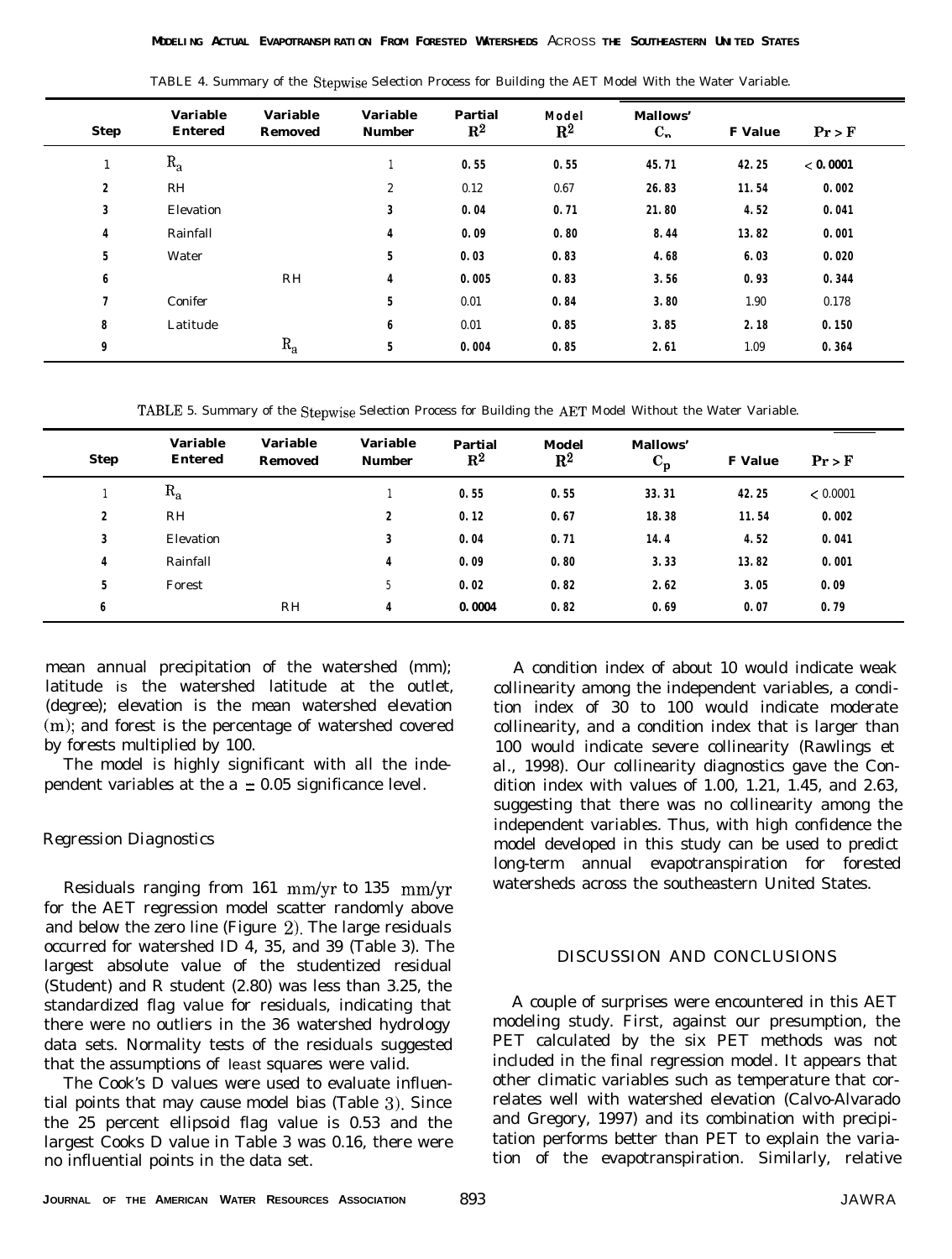

Figure 2. Prediction Residuals of the AET Model.

humidity and solar radiation are important in affecting AET, but their influences were weakened when compared with the combination of precipitation and elevation. Second, instead of the percentage of hardwoods, the percentage of water body was initially included with a negative sign in the final AFT model. We believe this might be caused by the data bias when watersheds with water bodies are located inland and have lower AET than those small, fully forested watersheds with higher AET but no water bodies.

While the percentage of total forest cover was identified as a significant variable affecting regional AFT, we believe that the sample size in this study is not large enough to detect the delicate relationship between forest cover type (i.e., conifer versus deciduous) and AET. Furthermore, the vegetation effects are easily masked by the large spatial variations of climate, not to mention the potential influences of geology and soils. We consider that factors other than climate and vegetation play minor roles in regional evapotranspiration in the southeastern United States.

An empirical multivariate linear regression model for predicting regional evapotranspiration was developed by integrating long term forest hydrological data across the southeastern United States. We found that the most important environmental variables that explain the spatial variability of regional AET of forest dominated watersheds are precipitation

received, watershed latitude, watershed elevation, and percentage of the forest cover. These four independent variables are readily available from regional GIS databases, and therefore the regression model is easily implemented at the regional scale to predict spatial patterns of AET and water yield. Most importantly, the model is sensitive to climate change variables (precipitation) and a land cover variable (percentage of forest), and thus it can be used to examine the sensitivity of regional AFT to precipitation and land cover change. However, we must caution that the model is an empirical model derived from heavily forested watersheds. The regression model was carefully inspected for potential application problems in prediction, and the results showed that the model should perform well with sufficient confidence. The next logical step is validating the model using existing watershed scale hydrology data across the southeastern United States. There have been few studies to examine the relationship between AET (water yield) and vegetation cover at the regional scale. This can be achieved by using historical time series land cover and hydrologic data and methods described in this study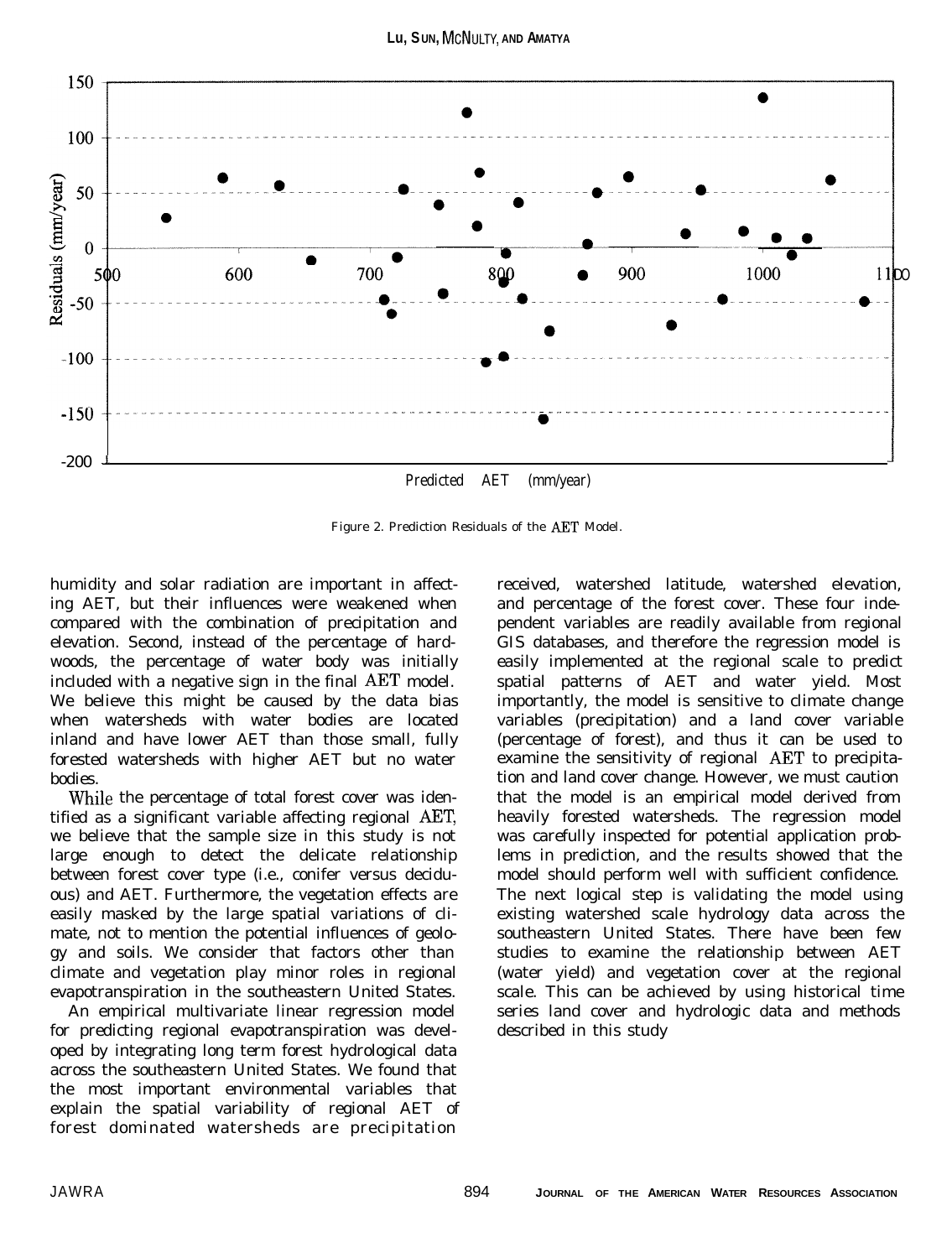#### ACKNOWLEDGMENTS

The Walker Branch data were acquired from the Oak Ridge National Laboratory with support from the U.S. Department of Energy Office of Biological and Environmental Research. We acknowledge the financial support from the Southern Global Change Program, U.S. Department of Agriculture Forest Service for this project. We also thank four anonymous reviewers for their insights to improve the original manuscript.

#### LITERATURE CITED

- Aber, J. D. and C. A. Federer, 1992. A Generalized, Lumped-Parameter Model of Photosynthesis, Evapotranspiration, and Net Primary Production in Temperate and Boreal Forest Ecosystems. Oecologia 92:463-474.
- Amatya, D. M., G. M. Chescheir, R. W. Skaggs, and G. P. Fernandez, 2002. Hydrology of Poorly Drained Coastal Watersheds in Eastern North Carolina. ASAE Paper No. 022034, St. Joseph, Michigan.
- Amatya, D. M. and R. W. Skaggs, 2001.Hydrologic Modeling of Pine Plantations on Poorly Drained Soils. Forest Science 47 (1):103- 114.
- Arthur, M. A., G. B. Coltharp, and D. L. Brown, 1998. Effects of Best Management Practices on Forest Streamwater Quality in Eastern Kentucky Journal of American Water Resources Association 34 (3):481-495.
- Arnold, C. L. and C. J. Gibbons, 1996. Impervious Surface Coverage: The Emergence of a Key Environmental Indicator. Am. Planners Assoc. J. 62:243-258.
- Brooks, K. N., P. F. Ffolliott, H. M. Gregersen, and L. F. Debano, 1997. Hydrology and the Management of Watersheds (Second Edition). Iowa State University Press, Ames, Iowa.
- Calvo-Alvarado, C. J. and **J.** D. Gregory, 1997. Predicting Mean Annual Runoff and Suspended Sediment Yield in Rural Watersheds in North Carolina. UNC-WRRI-97-307, WRRI Project No. 70097.
- Castellvi, F., C. 0. Stockle, P. J. Perez, and M. Ibanez, 2001. Comparison of Methods for Applying the Priestley-Taylor Equation at a Regional Scale. Hydrological Processes 15:1609-1620.
- Chin, D. A., 1998. Evapotranspiration of Melaleuca Forest in South Florida. Journal of Hydrologic Engineering 3:131-139.
- Church, M. R., G. D. Bishop, and D. L. Cassell, 1995. Maps of Regional ET and Runoff/Precipitation Ratios in the Northeast United States. Journal of Hydrology 168:283-298.
- Clark, K. L., W. P. Cropper, Jr., and **H. L.** Gholz, 2001. Net Ecosystem Carbon Dynamics for Pinus Elliottii Plantation: The SPM2 Model Compared to Eddy Covariance. Forest Science 47:52-59.
- Currie, D. J., 1991. Energy and Large-Scale Patterns of Animaland Plant-Species Richness. The American Naturalist 137(1):27- 49.
- Dow, C. **L.** and D. R. DeWalle, 2000. Trends in Evaporation and Bowen Ratio on Urbanizing Watersheds in Eastern United States. Water Resou. Research 36:1835-1843.
- Ewel, K. C. and J. E. Smith, 1992. Evapotranspiration From Florida Pond Cypress Swamps. Water Resour. Bulletin 28:299-304.
- Federer, C. A., C. Vörösmarty, and B. Fekete, 1996. Intercomparison of Methods for Calculating Potential Evaporation in Regional and Global Water Balance Models. Water Resources Research 32:2315-2321.
- Fritschen, L. J. and **J.** R. Simpson, 1985. Evapotranspiration From Forests: Measurement and Modeling. In: The Forest-Atmosphere Interaction, B. A. Hutchison and B. B. Hicks (Editors). Reidel Publishing Co., Boston, Massachusetts, pp. 293-308.
- Hamon, W. R., 1963. Computation of Direct Runoff Amounts From Storm Rainfall. Int. Assoc. Sci. Hydrol. Pub. 63:52-62.
- Hargreaves, G. H. and Z. A. Samani, 1985. Reference Crop Evapotranspiration From Temperature. Applied Engrg. in Agric. 1(2):96-99.
- Johnson, D. W. and **R.** I. V. Hook (Editors), 1989. Analysis of Biogeochemical Cycling Processes in Walker Branch Watershed. Springer-Verlag, New York, New York, 401 pp.
- Liang, Y, S. R. Durrans, and T. Lightsey, 2002. A Revised Version of PnET-II to Simulate the Hydrologic Cycle in Southeastern Forested Areas. Journal of the American Water Resources Association 38 (1):79-89.
- Liu, S., 1996. Evapotranspiration From Cypress (Taxodium ascendens) Wetlands and Slash Pine (Pinus elliotti) Uplands in North-Central Florida. Ph.D. Dissertation, University of Florida, Gainesville, Florida.
- Lu, J., 2002. Modeling Regional Evapotranspiration for Forested Watersheds Across the Southern United States. Master Thesis, North Carolina State University, Raleigh, North Carolina.
- Makkink, G. F. 1957. Testing the Penman Formula by Means of Lysimeters. J. of Inst. of Water Eng. 11:277-288.
- Priestley, C. H. B. and R. J. Taylor, 1972. On the Assessment of Surface Heat Flux and Evaporation Using Large Scale Parameters. Mon. Weath. Rev. 100:81-92.
- Rawlings, J. O., S. G. Pantula, and D.A. Dickey, 1998. Applied Regression Analysis - A Research Tool (Second Edition). Springer-Verlag, New York, New York, pp. 657.
- Riekerk, H., 1985. Lysimetric Evaluation of Pine Forest Evapotraniration for Water Balances. *In:* The Forest-Atmosphere Interaction, B. A. Hutchison and B. B. Hicks (Editors). Reidel Publishing Co., Boston, Massachusetts, pp. 293-308.
- Riekerk, H., 1989. Influence of Silvicultural Practices on the Hydrology of Pine Flatwoods in Florida. Water Resources Research 25:713-719.
- SAS Institute Inc., 2001. SAS User's Guide 8.2. Cary, North Carolina.
- Saxton, K. E. and I. Cordery, 1988. Evapotranspiration Research Priorities for Hydrology in the Next Decade. Transaction of ASAE 31(2):485-489.
- Sun, G., J. Lu, D. Gartner, M. Miwa, and C. C. Trettin, 2000. Water Budgets of Two Forested Watersheds in South Carolina. *In:* Water Quantity and Quality Issues in Coastal Areas, R. W. Higgins (Editor). Proceedings of the AWRA 2000 Annual Water Resources Conference, Miami, Florida. American Water Resources Association, Middleburg, Virginia, pp. 199-202.
- Sun, G., S. G. McNulty, D. M. Amatya, R. W. Skaggs, L. W. Swift, J. P. Shepard, and II. Riekerk, 2002. A Comparison of the Hydrology of the Coastal Forested Wetlands/Pine Flatwoods and the Mountainous Uplands in the Southern US. J. Hydrology 263:92-104.
- Sun, G., H. Riekerk, and N. B. Comerford, 1998. Modeling the Forest Hydrology of Wetland-Upland Ecosystems in Florida. Journal of American Water Resources Association 34:827-841.
- Szilagyi, J., 2001. Modeled Area1 Evaporation Trends Over the Conterminous United States. Journal of Irrigation and Drainage Engineering 127(4): 196-200.
- Thornthwaite, C. W. and J. **R.** Mather, 1955. The Water Balance. Publications in Climatology, Drexel Institute of Technology Vol. VIII, No. 1, Centerton, New Jersey.
- Turc, L., 1961. Evaluation de Besoins en eau d'irrigation, ET Potentielle. Ann. Agron. 12:13-49.
- Vogelmann, J. E., S. M. Howard, L. Yang, C. R. Larson, B. K. Wylie, and N. Van Driel, 2001. Completion of the 1990s National Land Cover Data Set for the Conterminous United States From Landsat Thematic Mapper Data and Ancillary Data Sources. Photogrammetric Engineering and Remote Sensing 67(6):650-662.